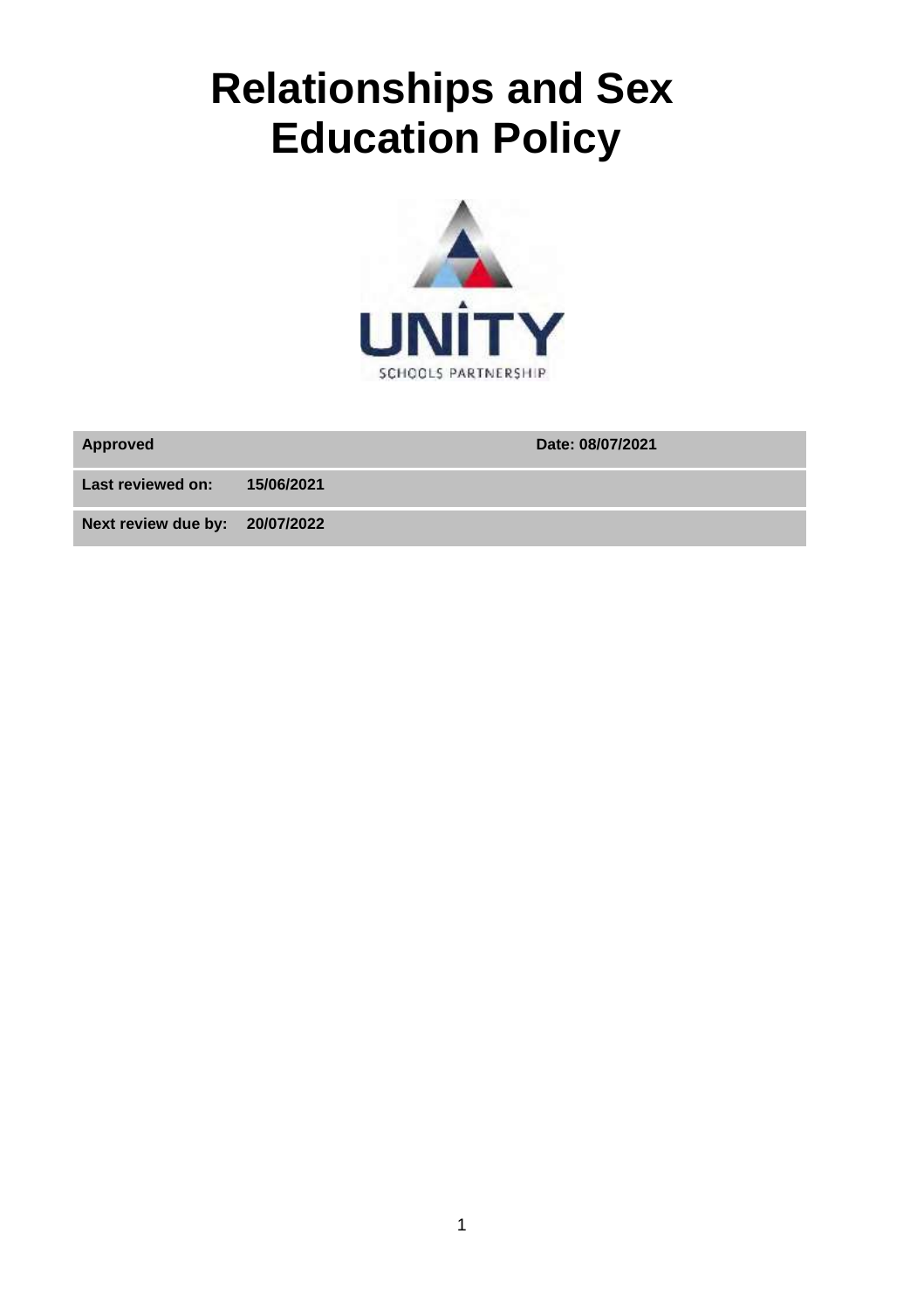# **Contents**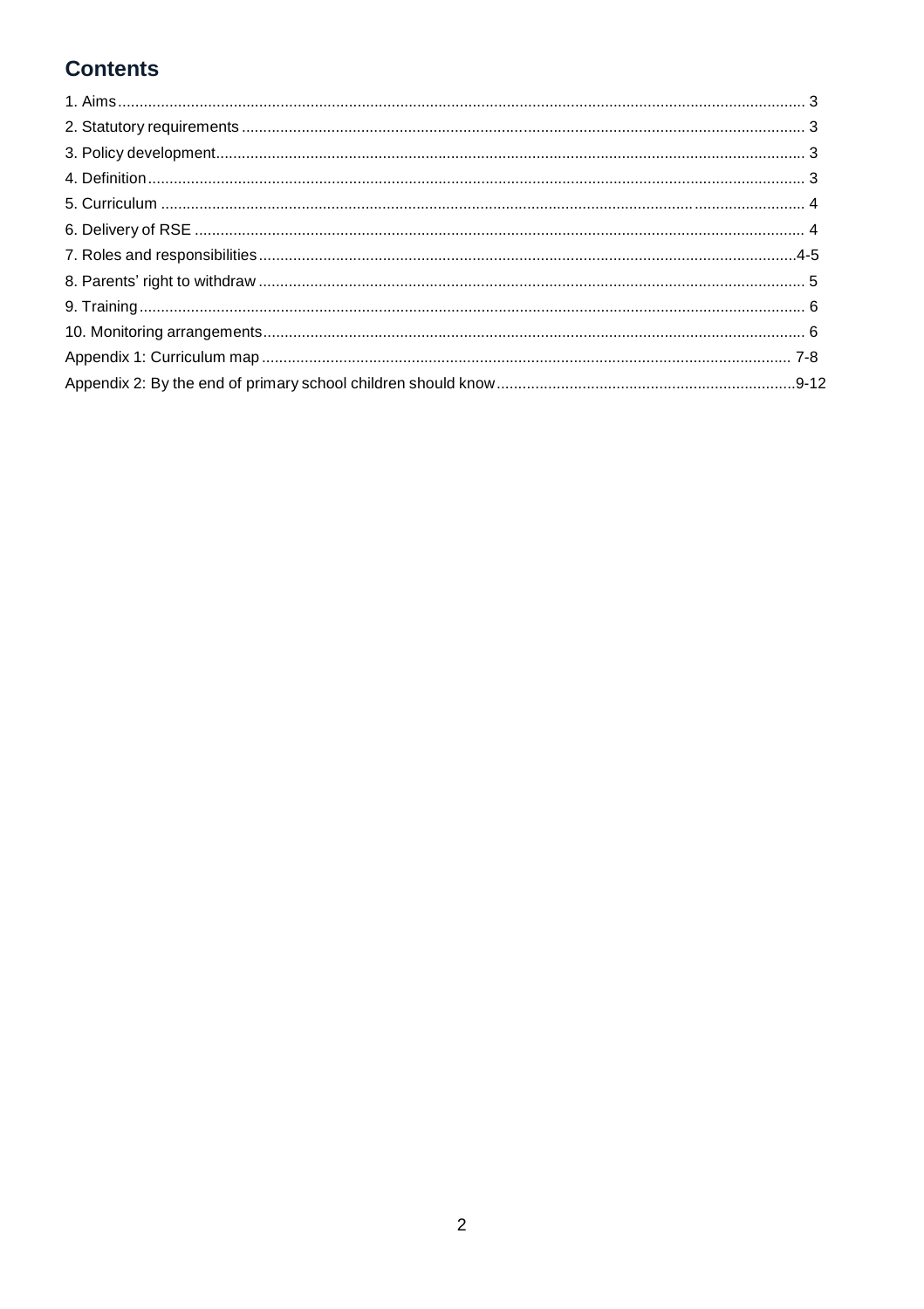# **Aims**

The aims of relationships and sex education (RSE) at our school are to:

- Provide a framework in which sensitive discussions can take place  $\mathbf{z}$
- $\overline{ }$ Prepare children for puberty, and give them an understanding of sexual development and the importance of health and hygiene
- Help children develop feelings of self-respect, confidence and empathy
- Create a positive culture around issues of sexuality and relationships
- Teach children the correct vocabulary to describe themselves and their bodies

### **Statutory requirements**

As a primary academy we must provide relationships education to all children as per section 34 of the Children and [Social work act 2017.](http://www.legislation.gov.uk/ukpga/2017/16/section/34/enacted)

We do not have to follow the National Curriculum but we are expected to offer all children a curriculum that is similar to the National Curriculum including requirements to teach science which would include the elements of sex education contained in the science curriculum.

In teaching RSE, we are required by our funding agreements to have regard to quidance issued by the secretary of state as outlined in section 403 of the [Education Act 1996.](http://www.legislation.gov.uk/ukpga/1996/56/contents)

At Laureate Community Academy we teach RSE as set out in this policy.

# **Policy development**

This policy has been developed in consultation with trust staff, children and parents. The consultation and policy development process involved the following steps:

- 1. Review a working group of trust staff pulled together all relevant information including relevant national and local guidance
- 2. Staff consultation all school staff were given the opportunity to look at the policy and make recommendations
- 3. Parent/stakeholder consultation the policy was shared with all parents and interested parties and were asked to send written comments or questions about the policy to the RSE Leader.
- 4. Child consultation we investigated what exactly children want from their RSE
- 5. Ratification once amendments were made, the policy was shared with the trust board and ratified

## **Definition**

RSE is about the emotional, social and cultural development of children, and involves learning about relationships, healthy lifestyles, diversity, personal identity and sex education.

RSE involves a combination of sharing information and exploring issues and values.

RSE is not about the promotion of sexual activity.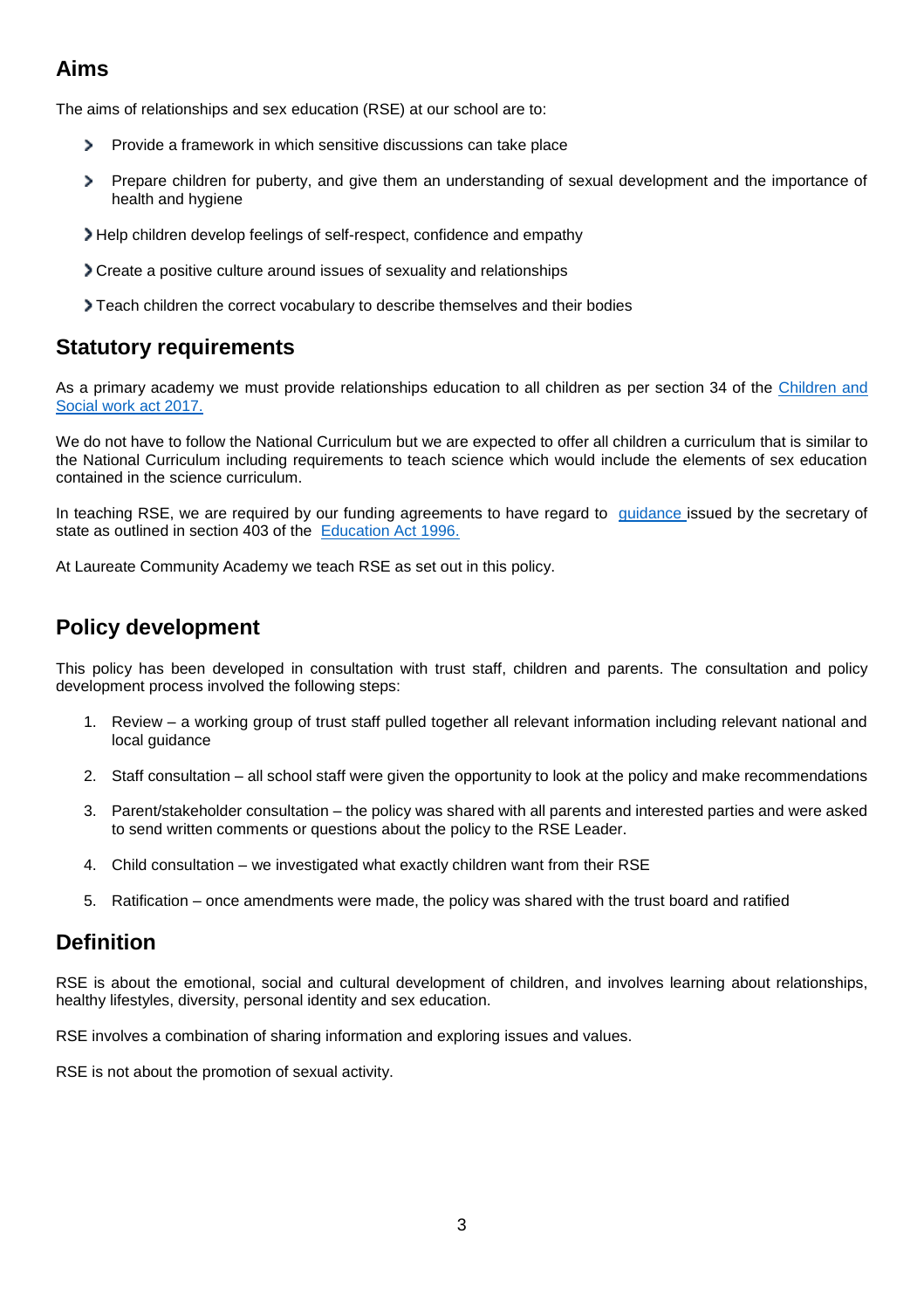# **Curriculum**

Our curriculum is set out as per Appendix 1, but we may need to adapt it as and when necessary.

We have developed the curriculum in consultation with parents, children and staff, taking into account the age, needs and feelings of children.

Teachers do their best to answer all questions with sensitivity and care. By the end of Key Stage 2, we ensure that both boys and girls know how their bodies change during puberty, what menstruation is and how it affects women. We always teach this with due regard for the emotional development of the children.

If children ask questions outside the scope of this policy, teachers will respond in an appropriate manner so they are fully informed and do not seek answers online. Children will be encouraged to discuss any unanswered questions at home with parents/carers.

Primary sex education will focus on:

- Preparing boys and girls for the changes that adolescence brings
- How a baby is conceived and born

For more information about our curriculum, see our curriculum map in Appendix 1.

# **Delivery of RSE**

RSE is taught within the personal, social, health and economic (PSHE) education curriculum. Biological aspects of RSE are taught within the science curriculum, and other aspects are included in the computing and physical education (PE) curriculum.

Girls in year 5 receive a standalone curriculum session which focuses on menstruation. Children in Year 6 receive standalone curriculum sessions which focus on sexual education.

Relationships education focuses on teaching the fundamental building blocks and characteristics of positive relationships including:

- Families and people who care for me
- Caring friendships
- Respectful relationships
- Online relationships
- > Being safe
- Preparing boys and girls for the changes that adolescence brings
- > How a baby is conceived and born

For more information about our RSE curriculum, see Appendices 1 and 2.

These areas of learning are taught within the context of family life, taking care to ensure that there is no stigmatisation of children based on their home circumstances (families can include single parent families, LGBT parents, families headed by grandparents, adoptive parents, foster parents/carers amongst other structures) along with reflecting sensitively that some children may have a different structure of support around them (for example: looked after children or young carers).

## **Roles and Responsibilities**

The trust board will approve the RSE policy, and the governing body will hold the Headteacher to account for its implementation.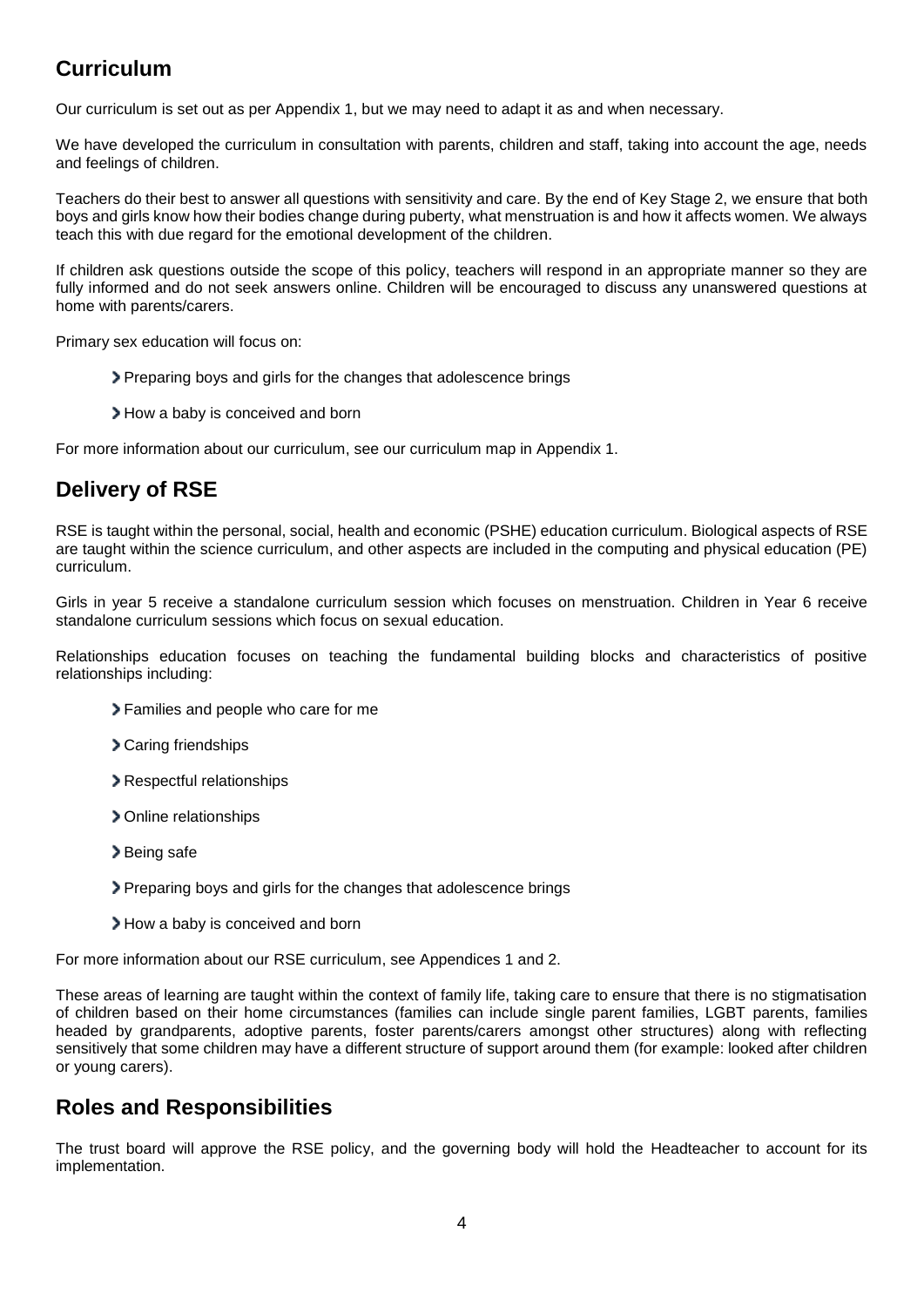#### **The Headteacher**

The Headteacher is responsible for ensuring that RSE is taught consistently across the school, and for managing requests to withdraw children from non-statutory components of RSE (see section 8).

#### **Staff**

Staff are responsible for:

- У Delivering RSE in a sensitive way
- $\mathbf{z}$ Modelling positive attitudes to RSE
- > Monitoring progress
- Responding to the needs of individual children
- $\mathbf{A}$ Responding appropriately to children whose parents wish them to be withdrawn from the non-statutory components of RSE

Staff do not have the right to opt out of teaching RSE. Staff who have concerns about teaching RSE are encouraged to discuss this with the Headteacher.

Class teachers and HLTAs are responsible for teaching RSE at Laureate Community Academy. Class teachers are responsible for the delivery of sex education lessons.

#### **Confidentiality**

Teachers conduct sex education lessons in a sensitive manner and in confidence. However, if a child makes a reference to being involved, or likely to be involved in sexual activity, then the teacher will take the matter seriously and deal with it as a matter of **child protection**. Teachers will respond in a similar way if a child indicates that they may have been a victim of abuse. In these circumstances the teacher will talk to the child as a matter of urgency following protocols laid down in the child protection policy. If the teacher has concerns, they will draw their concerns to the attention of the Headteacher. The Headteacher will then deal with the matter in consultation with health care professionals. (See also Child Protection Policy).

#### **Children**

Children are expected to engage fully in RSE and, when discussing issues related to RSE, treat others with respect and sensitivity.

#### **Parents**

The school is fully respects that the primary role in children's sex education lies with parents and carers. We wish to build a positive and supporting relationship with the parents of children at our school through mutual understanding, trust and co-operation. In promoting this objective, we:

- $\rightarrow$ Inform parents about the school's sex education policy and practice
- $\mathbf{A}$ Answer any questions that parents may have about the sex education of their child
- > Take seriously any issue that parents raise with teachers or governors about this policy or the arrangements for sex education in the school.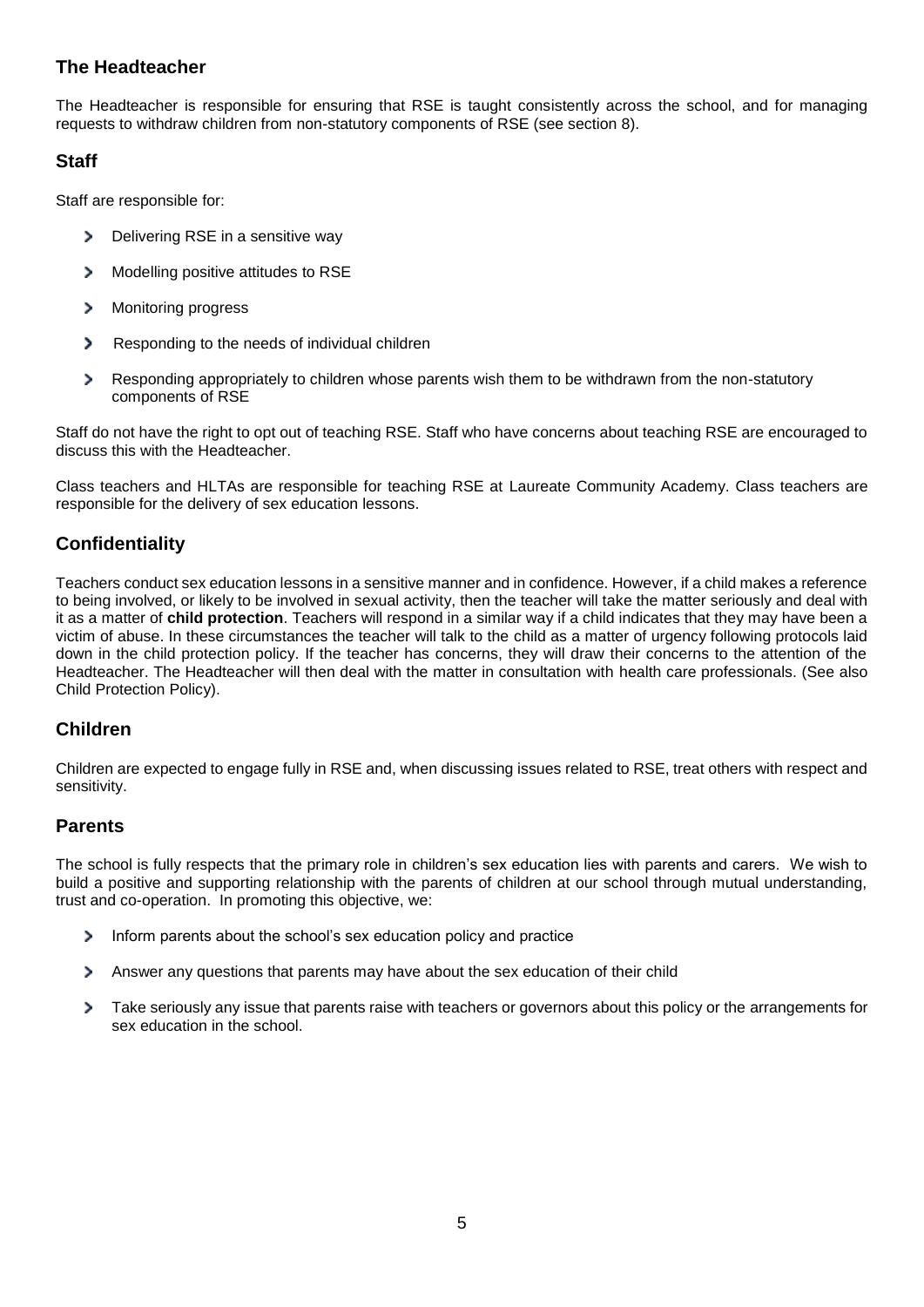# **Parents' right to withdraw**

Parents do not have the right to withdraw their children from relationships education.

Parents have the right to withdraw their children from the non-statutory components of sex education within RSE. If a parent wishes their child to be withdrawn from this part of the programme, they should discuss this with the Headteacher, and make it clear which aspects they do not wish their child to participate in. The school always complies with the wishes of parents in this regard. Parents are required to confirm this in writing.

Alternative work will be given to children who are withdrawn from sex education.

## **Training**

Staff are trained on the delivery of RSE as part of their induction and it is included in our continuing professional development calendar.

The Headteacher will also invite visitors from outside the school, such as school nurses or sexual health professionals, to provide support and training to staff teaching RSE, where required.

## **Monitoring arrangements**

The delivery of RSE is monitored by Ruth Baxter, PSHE lead, through a range of methods including planning scrutinise, learning walks and pupil perceptions.

Children's development in RSE is monitored by class teachers as part of our internal assessment systems. This policy will be reviewed and approved by the Trust board annually and adopted by the governing body.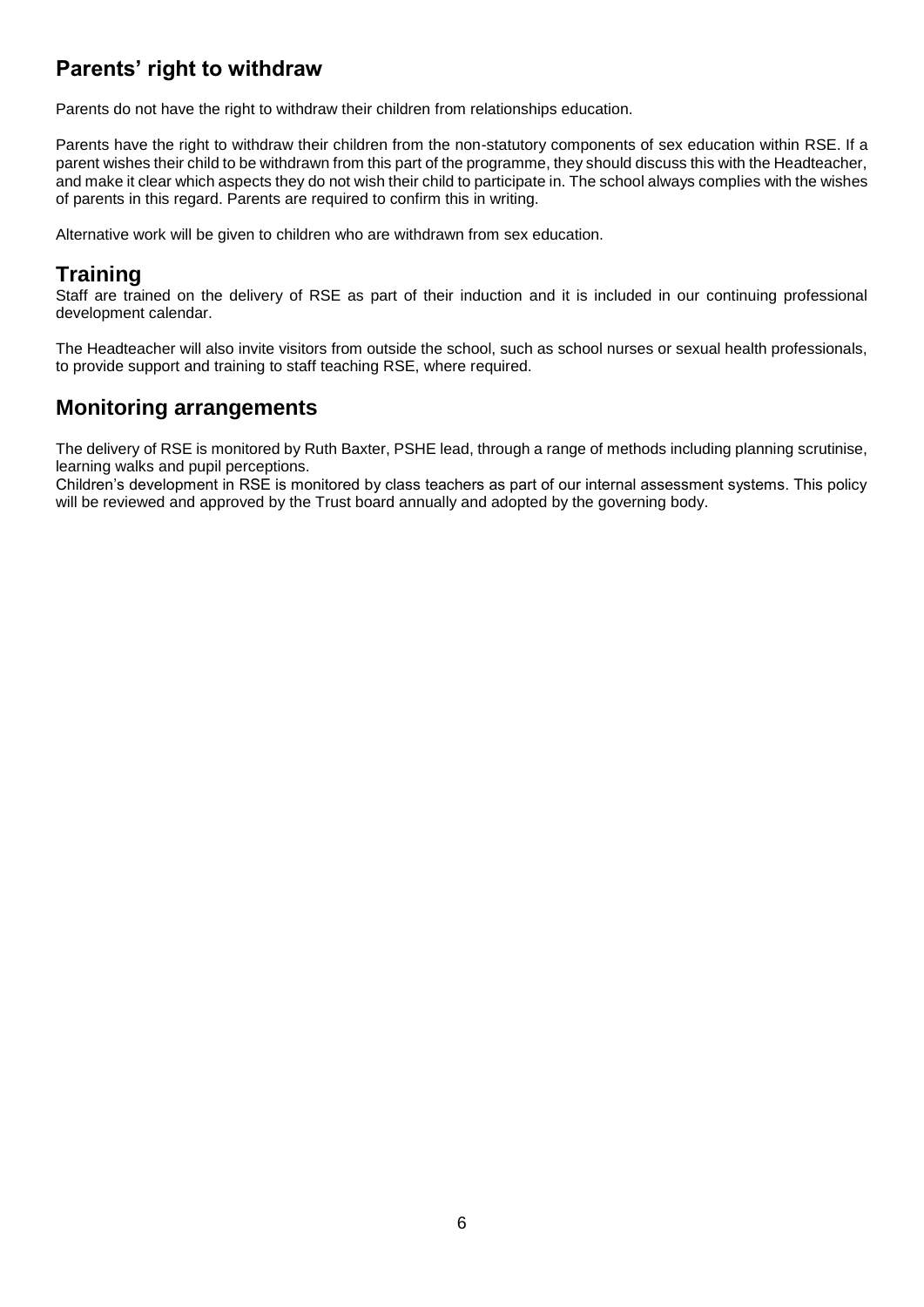# **Relationships and sex education example curriculum map**

|          | <b>EYFS</b>                                                                                                                                            | Year 1                                                                                                                                                                                                                                                                                                                                                                                                                                                                                                                                                                                                                                                        | Year 2                                                                                                                                                                                                                                                                                                                                                                                                                                                                                                                                                                                                                                                                                                                                                                                                                                                             |
|----------|--------------------------------------------------------------------------------------------------------------------------------------------------------|---------------------------------------------------------------------------------------------------------------------------------------------------------------------------------------------------------------------------------------------------------------------------------------------------------------------------------------------------------------------------------------------------------------------------------------------------------------------------------------------------------------------------------------------------------------------------------------------------------------------------------------------------------------|--------------------------------------------------------------------------------------------------------------------------------------------------------------------------------------------------------------------------------------------------------------------------------------------------------------------------------------------------------------------------------------------------------------------------------------------------------------------------------------------------------------------------------------------------------------------------------------------------------------------------------------------------------------------------------------------------------------------------------------------------------------------------------------------------------------------------------------------------------------------|
| Autumn 1 | Being Me in my World<br>Self-identity                                                                                                                  | Relationships - What is same and different about<br>us?                                                                                                                                                                                                                                                                                                                                                                                                                                                                                                                                                                                                       | Relationships: What makes a good friend?<br>• how to make friends with others                                                                                                                                                                                                                                                                                                                                                                                                                                                                                                                                                                                                                                                                                                                                                                                      |
|          | <b>Understanding Feelings</b><br>Being in a Classroom<br><b>Being Gentle</b>                                                                           | what they like/dislike and are good at<br>• what makes them special and how everyone has<br>different strengths                                                                                                                                                                                                                                                                                                                                                                                                                                                                                                                                               | • how to recognise when they feel lonely and what<br>they could do about it<br>• how people behave when they are being friendly                                                                                                                                                                                                                                                                                                                                                                                                                                                                                                                                                                                                                                                                                                                                    |
|          | <b>Rights and Responsibilities</b>                                                                                                                     | • how their personal features or qualities are<br>unique to them                                                                                                                                                                                                                                                                                                                                                                                                                                                                                                                                                                                              | and what<br>makes a good friend                                                                                                                                                                                                                                                                                                                                                                                                                                                                                                                                                                                                                                                                                                                                                                                                                                    |
|          |                                                                                                                                                        | • how they are similar or different to others, and<br>what they have in common                                                                                                                                                                                                                                                                                                                                                                                                                                                                                                                                                                                | • how to resolve arguments that can occur in<br>friendships                                                                                                                                                                                                                                                                                                                                                                                                                                                                                                                                                                                                                                                                                                                                                                                                        |
|          |                                                                                                                                                        | • to use the correct names for the main parts of the<br>body, including external genitalia; and that parts of<br>bodies covered with underwear are private                                                                                                                                                                                                                                                                                                                                                                                                                                                                                                    | • how to ask for help if a friendship is making them<br>unhappy                                                                                                                                                                                                                                                                                                                                                                                                                                                                                                                                                                                                                                                                                                                                                                                                    |
| Autumn 2 | <b>Celebrating Differences</b><br><b>Identifying Talents</b>                                                                                           | Relationships - Who is special to us?                                                                                                                                                                                                                                                                                                                                                                                                                                                                                                                                                                                                                         | <b>Relationships: What is bullying?</b><br>• how words and actions can affect how people feel                                                                                                                                                                                                                                                                                                                                                                                                                                                                                                                                                                                                                                                                                                                                                                      |
|          | <b>Being Special</b><br>Families<br>Where we live<br><b>Making Friends</b><br>Standing up for yourself                                                 | that family is one of the groups they belong to, as<br>well as, for example, school, friends, clubs<br>• about the different people in their family / those<br>that love and care for them<br>• what their family members, or people that are<br>special to them, do to make them feel loved and<br>cared for<br>• how families are all different but share common<br>features - what is the same and different about<br>them<br>• about different features of family life, including<br>what families do / enjoy together<br>• that it is important to tell someone (such as their<br>teacher) if something about their family makes<br>them feel unhappy or | • how to ask for and give/not give permission<br>regarding physical contact and how to respond if<br>physical contact makes them uncomfortable or<br>unsafe<br>• why name-calling, hurtful teasing, bulling and<br>deliberately<br>excluding others is unacceptable<br>• how to respond if this happens in different<br>situations<br>• how to report bullying or other hurtful behaviour,<br>including online, to a trusted adult and the<br>importance of doing so                                                                                                                                                                                                                                                                                                                                                                                               |
|          |                                                                                                                                                        | worried                                                                                                                                                                                                                                                                                                                                                                                                                                                                                                                                                                                                                                                       | Living in the Wider World - What jobs do people                                                                                                                                                                                                                                                                                                                                                                                                                                                                                                                                                                                                                                                                                                                                                                                                                    |
| Spring 1 | <b>Dreams and Goals</b><br>Challenges<br>Perseverance<br><b>Goal Setting</b><br>Overcoming obstacles<br>Seeking help<br>Jobs<br><b>Achieving Goals</b> | Health and Wellbeing: What helps us to stay<br>healthy?<br>what being healthy means and who helps help<br>them to stay<br>healthy (e.g. parent, dentist, doctor)<br>• that things people put into or onto their bodies<br>can affect how they feel<br>• how medicines (including vaccinations and<br>immunisations) can help people stay healthy and<br>that some people need to take<br>medicines every day to stay healthy.<br>why hygiene is important and how simple hygiene<br>routines can<br>stop germs from being passed on<br>• what they can do to take care of themselves on a<br>daily basis, e.g. brushing teeth and hair, hand<br>washing       | do?<br>how jobs help people earn money to pay for things<br>they need<br>and want<br>• about a range of different jobs, including those<br>done by people they know or people who work in<br>their community<br>• how people have different strengths and interests<br>that enable them to do different jobs<br>• how people use the internet and digital devices in<br>their jobs and everyday life                                                                                                                                                                                                                                                                                                                                                                                                                                                               |
| Spring 2 | <b>Healthy Me</b><br><b>Exercising Bodies</b><br><b>Physical Activity</b><br><b>Healthy Food</b><br>Sleep<br>Keeping Clean<br>Safety                   | Living in the Wider World - What can we do with<br>money?<br>• what money is - that money comes in different<br>forms<br>• how money is obtained (e.g. earned, won,<br>borrowed, presents)<br>• how people make choices about what to do with<br>money,<br>including spending and saving<br>• the difference between needs and wants - that<br>people may not always be able to have the things<br>they want<br>• how to keep money safe and the different ways of<br>doing this                                                                                                                                                                              | Health and Wellbeing: What helps us to stay safe?<br>how rules and restrictions help them to keep safe<br>(e.g. basic<br>road, fire, cycle, water safety; in relation to<br>medicines/<br>household products and online)<br>• how to identify risky and potentially unsafe<br>situations (in<br>familiar and unfamiliar environments, including<br>online) and take steps to avoid or remove<br>themselves from them<br>• how to resist pressure to do something that<br>makes them feel unsafe or uncomfortable,<br>including keeping secrets<br>• how not everything they see online is true or<br>trustworthy and that people can pretend to be<br>someone they are not<br>• how to tell a trusted adult if they are worried for<br>themselves or others, worried that something is<br>unsafe or if they come across something that scares<br>or concerns them. |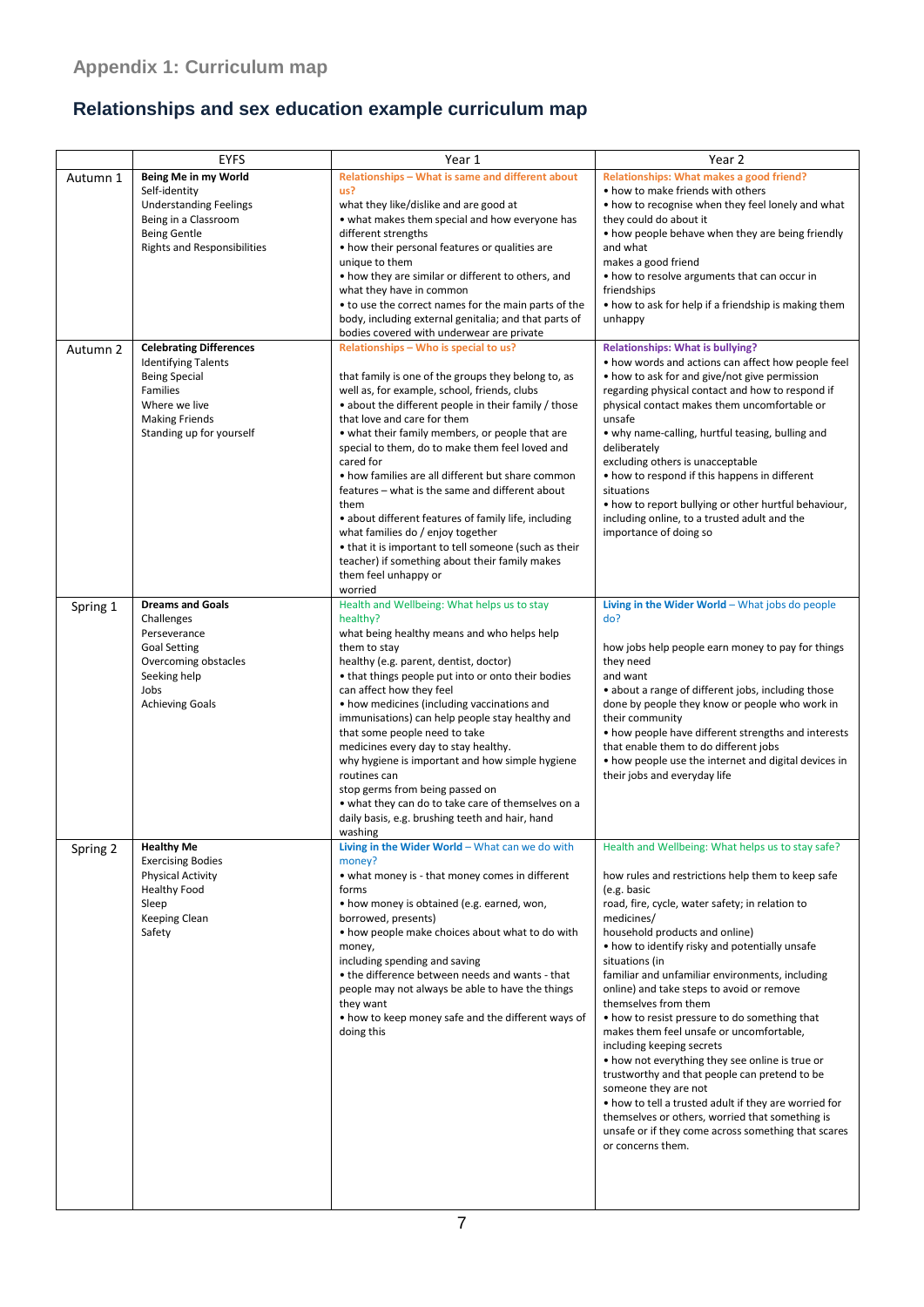| Summer 1 | Relationships               | Health and Wellbeing: Who keeps us safe?                      | What helpsus to grow and stay healthy?                                  |
|----------|-----------------------------|---------------------------------------------------------------|-------------------------------------------------------------------------|
|          | Family Life                 | that people have different roles in the community             |                                                                         |
|          | Friendships                 | to help them(and others) keep safe - the jobs they            | different things help their bodies to be healthy,                       |
|          | <b>Breaking Friendships</b> | do and how they help people                                   | including food and drink, physical activity, sleep and                  |
|          | <b>Falling Out</b>          | • who can help them in different places and                   | rest                                                                    |
|          | Dealing with Bullying       | situations; how to attract someone's attention or             | • that eating and drinking too much sugar can affect                    |
|          | Being a good friend         | ask for help; what to say                                     | their health, including dental health                                   |
|          |                             | • how to respond safely to adults they don't know             | • how to be physically active and how much rest                         |
|          |                             | • what to do if they feel unsafe or worried for               | and sleep they should have everyday                                     |
|          |                             | themselves or                                                 | • that there are different ways to learn and play;                      |
|          |                             | others; and the importance of keeping on asking for           | how to know when to take a break from screen-                           |
|          |                             | support                                                       | time                                                                    |
|          |                             | until they are heard                                          | • how sunshine helps bodies to grow and how to                          |
|          |                             | • how to get help if there is an accident and                 | keep safe and well in the sun                                           |
|          |                             | someone is hurt,                                              |                                                                         |
|          |                             | including how to dial 999 in an emergency and what            |                                                                         |
|          |                             | to say                                                        |                                                                         |
|          |                             |                                                               |                                                                         |
| Summer 2 | <b>Changing Me</b>          | Living in the wider world: caring for people                  | How do we recognise our feelings?                                       |
|          | <b>Bodies</b>               | how kind and unkind behaviour can affect others;              |                                                                         |
|          | Respecting my body          | how to be                                                     | how to recognise, name and describe a range of                          |
|          | Growing up                  | polite and courteous; how to play and work co-                | feelings                                                                |
|          | Growth and change           | operatively                                                   | • what helps them to feel good, or better if not                        |
|          | Fun and Fears               | • the responsibilities they have in and out of the            | feeling good                                                            |
|          | Celebrations                | classroom                                                     | • how different things / times / experiences can                        |
|          | Transition into Year 1.     | • how people and animals need to be looked after              | bring about                                                             |
|          |                             | and cared for                                                 | different feelings for different people (including                      |
|          |                             | • what can harm the local and global environment;             | loss, change and bereavement or moving on to a                          |
|          |                             | how they and others can help care for it                      | new class/year group)                                                   |
|          |                             | • how people grow and change and how people's<br>needs change | • how feelings can affect people in their bodies and<br>their behaviour |
|          |                             | as they grow from young to old                                | • ways to manage big feelings and the importance                        |
|          |                             | • how to manage change when moving to a new                   | of sharing their feelings with someone they trust                       |
|          |                             | class/year group                                              | • how to recognise when they might need help with                       |

|          | Year 3                                                                                                                                                                                                                                                                                                                                                                                                                                                                                                                                                                                                                                                                                                            | Year 4                                                                                                                                                                                                                                                                                                                                                                                                                                                                                   | Year 5                                                                                                                                                                                                                                                                                                                                                                                                                                                                                                                                                                                                                                                                                                                                                                             | Year <sub>6</sub>                                                                                                                                                                                                                                                                                                                                                                                                                                                                                                                                                                                                                                                                                                                                                                                                                                                                                                                                                                                                                                                                                                                                                                                                                                                                                                                                                                                                                                                                                |
|----------|-------------------------------------------------------------------------------------------------------------------------------------------------------------------------------------------------------------------------------------------------------------------------------------------------------------------------------------------------------------------------------------------------------------------------------------------------------------------------------------------------------------------------------------------------------------------------------------------------------------------------------------------------------------------------------------------------------------------|------------------------------------------------------------------------------------------------------------------------------------------------------------------------------------------------------------------------------------------------------------------------------------------------------------------------------------------------------------------------------------------------------------------------------------------------------------------------------------------|------------------------------------------------------------------------------------------------------------------------------------------------------------------------------------------------------------------------------------------------------------------------------------------------------------------------------------------------------------------------------------------------------------------------------------------------------------------------------------------------------------------------------------------------------------------------------------------------------------------------------------------------------------------------------------------------------------------------------------------------------------------------------------|--------------------------------------------------------------------------------------------------------------------------------------------------------------------------------------------------------------------------------------------------------------------------------------------------------------------------------------------------------------------------------------------------------------------------------------------------------------------------------------------------------------------------------------------------------------------------------------------------------------------------------------------------------------------------------------------------------------------------------------------------------------------------------------------------------------------------------------------------------------------------------------------------------------------------------------------------------------------------------------------------------------------------------------------------------------------------------------------------------------------------------------------------------------------------------------------------------------------------------------------------------------------------------------------------------------------------------------------------------------------------------------------------------------------------------------------------------------------------------------------------|
| Autumn 1 | Relationships - How can we be a<br>good friend?<br>how friendships support wellbeing<br>and the importance of<br>seeking support if feeling lonely or<br>excluded<br>• how to recognise if others are<br>feeling lonely and excluded and<br>strategies to include them<br>• how to build good friendships,<br>including identifying qualities<br>that contribute to positive<br>friendships<br>• that friendships sometimes have<br>difficulties, and how to<br>manage when there is a problem<br>or an argument between friends,<br>resolve disputes and reconcile<br>differences<br>• how to recognise if a friendship<br>is making them unhappy, feel<br>uncomfortable or unsafe and how<br>to ask for support | What strengths, skills and<br>interests do we have?<br>how to recognise personal<br>qualities and individuality<br>• to develop self-worth by<br>identifying positive things<br>about themselves and their<br>achievements<br>• how their personal<br>attributes, strengths, skills and<br>interests contribute to their<br>self-esteem<br>• how to set goals for<br>themselves<br>• how to manage when there<br>are set-backs, learn from<br>mistakes and reframe<br>unhelpful thinking | What makes up a person's<br>identity?<br>how to recognise and respect<br>similarities and differences<br>between people and what they<br>have in common with others<br>• that there are a range of<br>factors that contribute to a<br>person's identity (e.g. ethnicity,<br>family, faith, culture, gender,<br>hobbies, likes/dislikes)<br>• how individuality and personal<br>qualities make up someone's<br>identity (including that gender<br>identity is part of personal<br>identity and for some people<br>does not correspond with their<br>biological sex)<br>• about stereotypes and how<br>they are not always accurate,<br>and can negatively influence<br>behaviours and attitudes<br>towards others<br>• how to challenge stereotypes<br>and assumptions about others | How can we keep healthy as we grow?<br>how mental and physical health are<br>linked<br>• how positive friendships and being<br>involved in activities such as clubs and<br>community groups support wellbeing<br>• how to make choices that support a<br>healthy, balanced lifestyle including:<br>» how to plan a healthy meal<br>» how to stay physically active<br>» how to maintain good dental health,<br>including oral hygiene, food and drink<br>choices<br>» how to benefit from and stay safe in<br>the sun<br>» how and why to balance time spent<br>online with other activities<br>» how sleep contributes to a healthy<br>lifestyle; the effects of poor sleep;<br>strategies that support good quality<br>sleep<br>» how to manage the influence of<br>friends and family on health choices<br>• that habits can be healthy or<br>unhealthy; strategies to help change or<br>break an unhealthy habit or take up a<br>new healthy<br>• how legal and illegal drugs (legal and<br>illegal) can affect health and how to<br>manage situations involving them<br>• how to recognise early signs of<br>physical or mental ill-health and what<br>to do about this, including whom to<br>speak to in and outside school<br>• that health problems, including<br>mental health problems, can build up if<br>they are not recognised, managed, or if<br>help is not sought early on<br>• that anyone can experience mental<br>ill-health and to discuss concerns with<br>a trusted adult |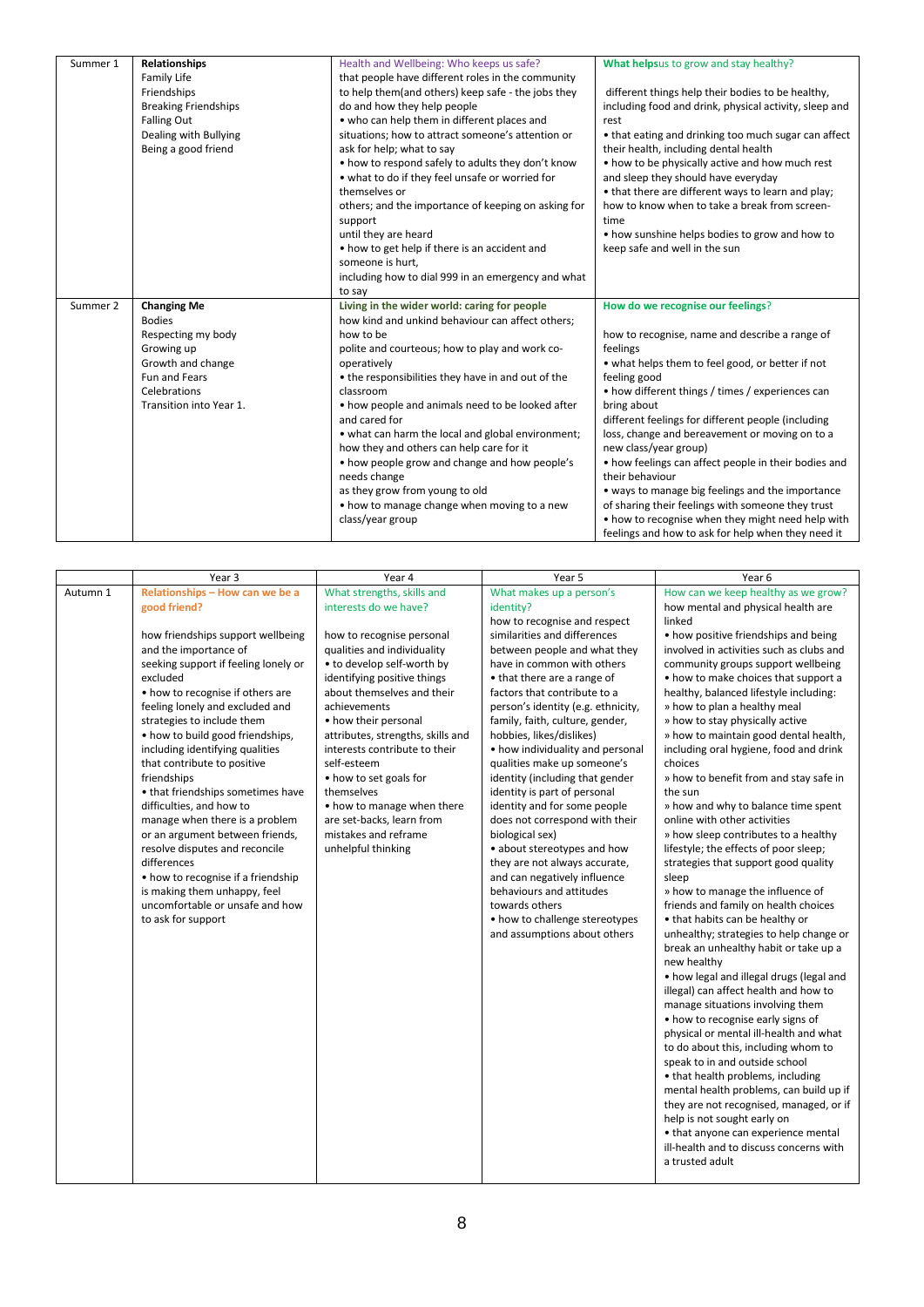| Autumn 2 | What keeps us safe?<br>how to recognise hazards that may<br>cause harm or injury and<br>what they should do to reduce risk<br>and keep themselves (or<br>others) safe<br>• how to help keep their body<br>protected and safe, e.g. wearing a<br>seatbelt, protective clothing and<br>stabilizers<br>• that their body belongs to them<br>and should not be hurt or<br>touched without their permission;<br>what to do and who to tell if<br>they feel uncomfortable<br>• how to recognise and respond to<br>pressure to do something that<br>makes them feel unsafe or<br>uncomfortable (including online)<br>• how everyday health and<br>hygiene rules and routines help<br>people stay safe and healthy<br>(including how to manage the<br>use of medicines, such as for<br>allergies and asthma, and other<br>household products, responsibly)<br>• how to react and respond if<br>there is an accident and how to<br>deal with minor injuries e.g.<br>scratches, grazes, burns<br>• what to do in an emergency,<br>including calling for help and<br>speaking to the emergency<br>services | Relationships - How do we<br>treat each other with respect?<br>how people's behaviour affects<br>themselves and others,<br>including online<br>• how to model being polite<br>and courteous in different<br>situations and recognise the<br>respectful behaviour they<br>should receive in return<br>• about the relationship<br>between rights and<br>responsibilities<br>• about the right to privacy<br>and how to recognise when a<br>confidence or secret should be<br>kept<br>• the rights that children have<br>and why it is important to<br>protect these*<br>• that everyone should feel<br>included, respected and not<br>discriminated against; how to<br>respond if they witness or<br>experience exclusion,<br>disrespect or discrimination<br>• how to respond to aggressive<br>or inappropriate behaviour<br>(including online and<br>unwanted physical contact) -<br>how to report concerns | What decisions do people make<br>with money?<br>how people make decisions<br>about spending and saving<br>money and what influences<br>them<br>• how to keep track of money so<br>people know how much they<br>have to spend or save<br>• how people make choices<br>about ways of paying for things<br>they<br>want and need (e.g. from<br>current accounts/savings; store<br>card/credit cards; loans)<br>• how to recognise what makes<br>something 'value for money' and<br>what this means to them<br>• that there are risks associated<br>with money (it can be won, lost<br>or stolen) and how money can<br>affect people's feelings and<br>emotions                                                                                                                                                | • that mental health difficulties can<br>usually be resolved or managed with<br>the right strategies and support                                                                                                                                                                                                                                                                                                                                                                                                                                                                                                                                                                                                                                                                                                                                                                                                                                                   |
|----------|-------------------------------------------------------------------------------------------------------------------------------------------------------------------------------------------------------------------------------------------------------------------------------------------------------------------------------------------------------------------------------------------------------------------------------------------------------------------------------------------------------------------------------------------------------------------------------------------------------------------------------------------------------------------------------------------------------------------------------------------------------------------------------------------------------------------------------------------------------------------------------------------------------------------------------------------------------------------------------------------------------------------------------------------------------------------------------------------------|--------------------------------------------------------------------------------------------------------------------------------------------------------------------------------------------------------------------------------------------------------------------------------------------------------------------------------------------------------------------------------------------------------------------------------------------------------------------------------------------------------------------------------------------------------------------------------------------------------------------------------------------------------------------------------------------------------------------------------------------------------------------------------------------------------------------------------------------------------------------------------------------------------------|------------------------------------------------------------------------------------------------------------------------------------------------------------------------------------------------------------------------------------------------------------------------------------------------------------------------------------------------------------------------------------------------------------------------------------------------------------------------------------------------------------------------------------------------------------------------------------------------------------------------------------------------------------------------------------------------------------------------------------------------------------------------------------------------------------|--------------------------------------------------------------------------------------------------------------------------------------------------------------------------------------------------------------------------------------------------------------------------------------------------------------------------------------------------------------------------------------------------------------------------------------------------------------------------------------------------------------------------------------------------------------------------------------------------------------------------------------------------------------------------------------------------------------------------------------------------------------------------------------------------------------------------------------------------------------------------------------------------------------------------------------------------------------------|
| Spring 1 | <b>What are families like?</b><br>how families differ from each<br>other (including that not every<br>family has the same family<br>structure, e.g. single parents, same<br>sex parents, step-parents, blended<br>families, foster and adoptive<br>parents)<br>• how common features of<br>positive family life often include<br>shared experiences, e.g.<br>celebrations, special days or<br>holidays<br>• how people within families<br>should care for each other and the<br>different ways they demonstrate<br>this<br>• how to ask for help or advice if<br>family relationships are making<br>them feel unhappy, worried or<br>unsafe                                                                                                                                                                                                                                                                                                                                                                                                                                                     | How can we manage our<br>feelings?<br>how everyday things can affect<br>feelings<br>• how feelings change over<br>time and can be experienced at<br>different levels of intensity<br>• the importance of expressing<br>feelings and how they can be<br>expressed in different ways<br>• how to respond<br>proportionately to, and<br>manage, feelings in different<br>circumstances<br>• ways of managing feelings at<br>times of loss, grief and change<br>• how to access advice and<br>support to help manage their<br>own or<br>others' feelings                                                                                                                                                                                                                                                                                                                                                         | How can we help in an accident<br>or emergency?<br>how to carry out basic first aid<br>including for burns, scalds, cuts,<br>bleeds, choking, asthma attacks<br>or allergic reactions<br>• that if someone has<br>experienced a head injury, they<br>should not be moved<br>• when it is appropriate to use<br>first aid and the importance of<br>seeking adult help<br>the importance of remaining<br>calm in an emergency and<br>providing clear information<br>about what has happened to an<br>adult or the emergency services<br>Puberty<br>Key facts about puberty and<br>the changing adolescent body,<br>particularly from age 9<br>through to age 11, including<br>physical<br>and<br>emotional<br>changes.<br>About menstrual wellbeing<br>including the key facts about the<br>menstrual cycle. | How can the media influence people?<br>how the media, including online<br>experiences, can affect people's<br>wellbeing – their thoughts, feelings<br>and actions<br>• that not everything should be shared<br>online or social media and that there<br>are rules about this, including the<br>distribution of images<br>• that mixed messages in the media<br>exist (including about health, the news<br>and different groups of people) and<br>that these can influence opinions and<br>decisions<br>• how text and images can be<br>manipulated or invented; strategies to<br>recognise this<br>• to evaluate how reliable different<br>types of online content and media are,<br>e.g. videos, blogs, news, reviews,<br>adverts<br>• to recognise unsafe or suspicious<br>content online and what to do about it<br>• how information is ranked, selected,<br>targeted to meet the interests of<br>individuals and groups, and can be<br>used to influence them |
| Spring 2 | What makes a community?<br>how they belong to different<br>groups and communities, e.g.<br>friendship, faith, clubs,<br>classes/year groups<br>• what is meant by a diverse<br>community; how different groups<br>make up the wider/local<br>community around the school<br>• how the community helps<br>everyone to feel included and<br>values<br>the different contributions that<br>people make<br>• how to be respectful towards<br>people who may live differently to<br>them                                                                                                                                                                                                                                                                                                                                                                                                                                                                                                                                                                                                             | Personal Hygiene: How we<br>change and grow<br>• How germs are spread<br>How safe routines can reduce<br>the spread<br>How body odour is bacteria<br>and how to stop it<br>Hygiene Lau                                                                                                                                                                                                                                                                                                                                                                                                                                                                                                                                                                                                                                                                                                                       | How can friends communicate<br>safely?<br>about the different types of<br>relationships people have in<br>their lives<br>• how friends and family<br>communicate together; how the<br>internet and social media can be<br>used positively<br>• how knowing someone online<br>differs from knowing someone<br>face-to-face<br>• how to recognise risk in<br>relation to friendships and<br>keeping safe<br>• about the types of content<br>(including images) that is safe to<br>share online; ways of seeking<br>and giving consent before<br>images or personal information                                                                                                                                                                                                                               | • how to make decisions about the<br>content they view online or in the<br>media and know if it is appropriate for<br>their age range<br>• how to respond to and if necessary,<br>report information viewed online<br>which is upsetting, frightening or<br>untrue to recognise the risks involved<br>in gambling related activities, what<br>might influence somebody to gamble<br>and the impact it<br>might have<br>• to discuss and debate what<br>influences people's decisions, taking<br>into consideration different viewpoints                                                                                                                                                                                                                                                                                                                                                                                                                            |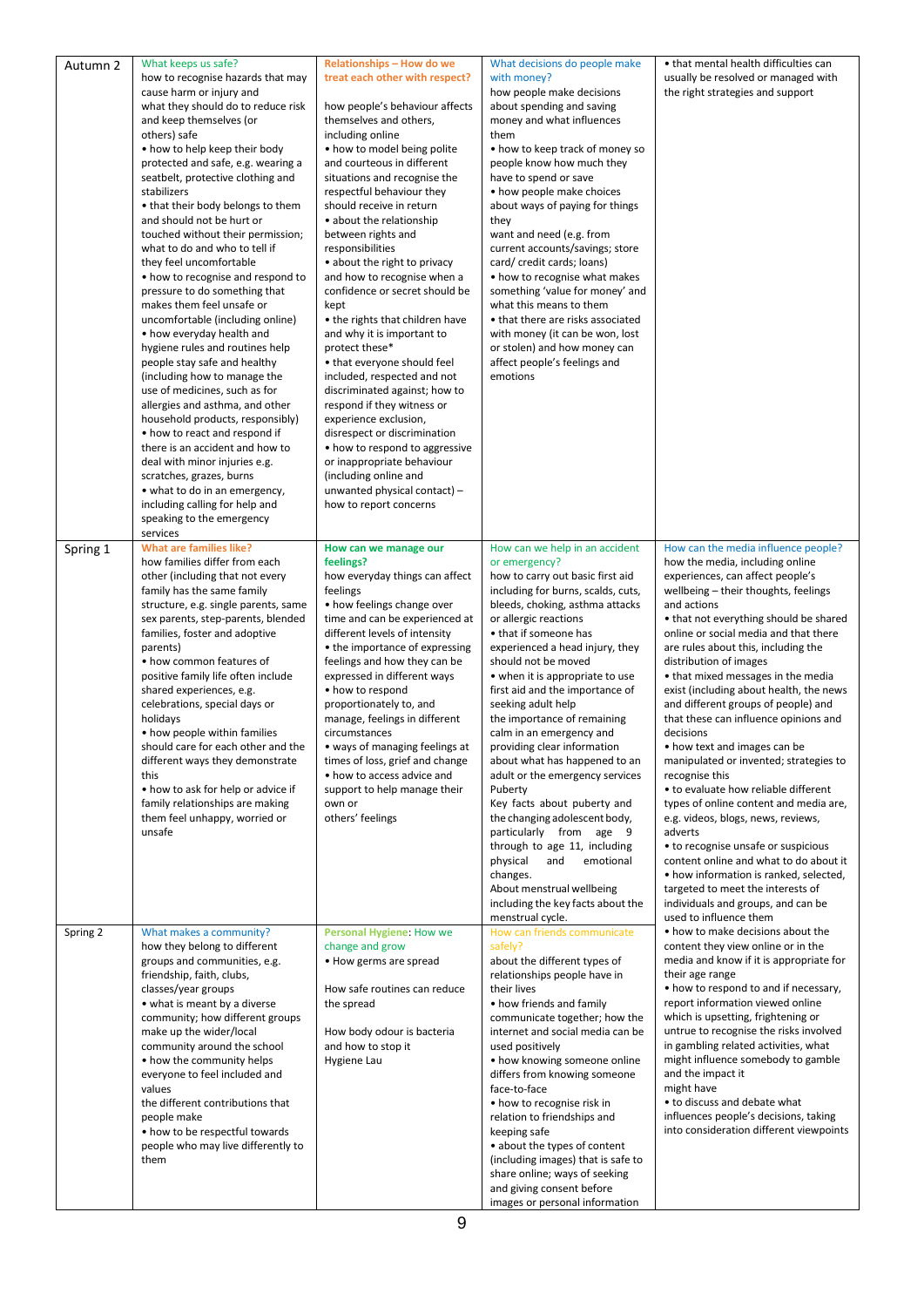| Summer 1 | Why should we eat well and look                                                                                                                                                                                                                                                                                                                                                                                                                                                                                                                                                                                                                   | How can our choices make a                                                                                                                                                                                                                                                                                                                                                                                                                                                                                                                                                                                                                                                                                                                                                                                                                                                                                                                                                                          | is shared with friends or family<br>• how to respond if a friendship<br>is making them feel worried,<br>unsafe or uncomfortable<br>• how to ask for help or advice<br>and respond to pressure,<br>inappropriate contact or<br>concerns about personal safety<br>Drug, alcohol and                                                                                                                                                                                                                                                                                                                                                                                                                                                                                                                                                                                                               | What will change as we become more                                                                                                                                                                                                                                                                                                                                                                                                                                                                                                                                                                                                                                                                                                                                                                                                                    |
|----------|---------------------------------------------------------------------------------------------------------------------------------------------------------------------------------------------------------------------------------------------------------------------------------------------------------------------------------------------------------------------------------------------------------------------------------------------------------------------------------------------------------------------------------------------------------------------------------------------------------------------------------------------------|-----------------------------------------------------------------------------------------------------------------------------------------------------------------------------------------------------------------------------------------------------------------------------------------------------------------------------------------------------------------------------------------------------------------------------------------------------------------------------------------------------------------------------------------------------------------------------------------------------------------------------------------------------------------------------------------------------------------------------------------------------------------------------------------------------------------------------------------------------------------------------------------------------------------------------------------------------------------------------------------------------|-------------------------------------------------------------------------------------------------------------------------------------------------------------------------------------------------------------------------------------------------------------------------------------------------------------------------------------------------------------------------------------------------------------------------------------------------------------------------------------------------------------------------------------------------------------------------------------------------------------------------------------------------------------------------------------------------------------------------------------------------------------------------------------------------------------------------------------------------------------------------------------------------|-------------------------------------------------------------------------------------------------------------------------------------------------------------------------------------------------------------------------------------------------------------------------------------------------------------------------------------------------------------------------------------------------------------------------------------------------------------------------------------------------------------------------------------------------------------------------------------------------------------------------------------------------------------------------------------------------------------------------------------------------------------------------------------------------------------------------------------------------------|
|          | after our teeth?<br>how to eat a healthy diet and the<br>benefits of nutritionally rich<br>foods<br>• how to maintain good oral<br>hygiene (including regular<br>brushing and flossing) and the<br>importance of regular visits to the<br>dentist<br>• how not eating a balanced diet<br>can affect health, including the<br>impact of too much sugar/acidic<br>drinks on dental health<br>• how people make choices about<br>what to eat and drink, including<br>who or what influences these<br>• how, when and where to ask for<br>advice and help about healthy<br>eating and dental care                                                     | difference to others and the<br>environment?<br>how people have a shared<br>responsibility to help protect<br>the<br>world around them<br>• how everyday choices can<br>affect the environment<br>• how what people choose to<br>buy or spend money on can<br>affect others or the<br>environment (e.g. Fairtrade,<br>single use plastics, giving to<br>charity)<br>• the skills and vocabulary to<br>share their thoughts, ideas and<br>opinions in discussion about<br>topical issues<br>• how to show care and<br>concern for others (people and<br>animals)<br>• how to carry out personal<br>responsibilities in a caring and<br>compassionate way                                                                                                                                                                                                                                                                                                                                             | tobacco education:<br><b>Different influences</b><br>• about the risks associated<br>with smoking<br>drugs, including cigarettes, e<br>- cigarettes, shisha and cannabis<br>· different influences on drug<br>use - alcohol, tobacco and<br>nicotine products<br>• strategies to resist pressure<br>from others about whether to<br>use drugs - smoking drugs<br>and alcohol                                                                                                                                                                                                                                                                                                                                                                                                                                                                                                                    | independent?<br>that adults can choose to be part of a<br>committed relationship or not,<br>including marriage or civil partnership<br>• that marriage should be wanted<br>equally by both people and that<br>forcing someone to marry against their<br>will is a crime<br>• how puberty relates to growing from<br>childhood to adulthood<br>• about the reproductive organs and<br>process - how babies are conceived<br>and born and how they need to be<br>cared for<br>• how growing up and becoming more<br>independent comes with increased<br>opportunities and responsibilities<br>• how friendships may change as they<br>grow and how to manage this<br>• how to manage change, including<br>moving to secondary school; how to<br>ask for support or where to seek<br>further information and advice<br>regarding growing up and changing |
| Summer 2 | Why should we keep active and<br>sleep well?<br>how regular physical activity<br>benefits bodies and feelings<br>• how to be active on a daily and<br>weekly basis - how to balance time<br>online with other activities<br>• how to make choices about<br>physical activity, including what<br>and who influences decisions<br>• how the lack of physical activity<br>can affect health and wellbeing<br>• how lack of sleep can affect the<br>body and mood and simple<br>routines that support good quality<br>sleep<br>• how to seek support in relation<br>to physical activity, sleep and rest<br>and who to talk to if they are<br>worried | How can we manage risk?<br>how to recognise, predict,<br>assess and manage risk in<br>different<br>situations<br>• how to keep safe in the local<br>environment and less familiar<br>locations (e.g. near rail, water,<br>road; fire/firework safety; sun<br>safety and the safe use of<br>digital devices when out and<br>about)<br>• how people can be<br>influenced by their peers'<br>behaviour and by<br>a desire for peer approval; how<br>to manage this influence<br>• how people's online actions<br>can impact on other people<br>• how to keep safe online,<br>including managing requests<br>for<br>personal information and<br>recognising what is<br>appropriate to<br>share or not share online<br>• how to report concerns,<br>including about inappropriate<br>online<br>content and contact<br>• that rules, restrictions and<br>laws exist to help people keep<br>safe<br>and how to respond if they<br>become aware of a situation<br>that is<br>anti-social or against the law | <b>Careers, financial capability</b><br>and economic wellbeing: that<br>there is a broad range of<br>different jobs and people often<br>have more than one during their<br>careers and over their lifetime<br>• that some jobs are paid more<br>than others and some may be<br>voluntary (unpaid)<br>• about the skills, attributes,<br>qualifications and training<br>needed for different jobs<br>• that there are different ways<br>into jobs and careers, including<br>college, apprenticeships and<br>university<br>• how people choose a<br>career/job and what influences<br>their decision, including skills,<br>interests and pay<br>• how to question and challenge<br>stereotypes about the types of<br>jobs people can do<br>• how they might choose a<br>career/job for themselves when<br>they are older, why they would<br>choose it and what might<br>influence their decisions |                                                                                                                                                                                                                                                                                                                                                                                                                                                                                                                                                                                                                                                                                                                                                                                                                                                       |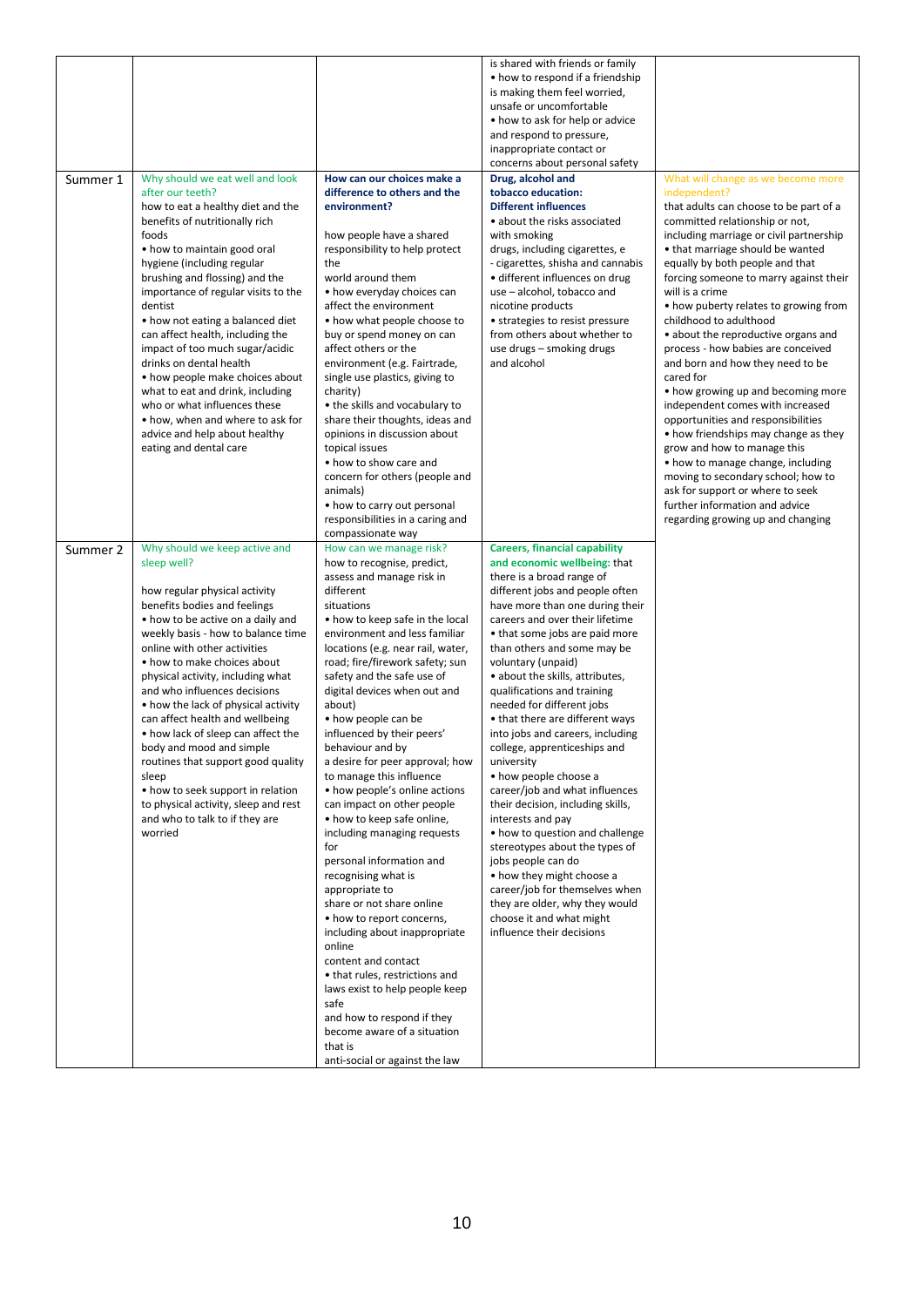г

| <b>TOPIC</b>                                | <b>CHILDREN SHOULD KNOW</b>                                                                                                                                                                                                                                                                                                                                                                                                                                                                                                                                                                                                                                                                                                                                                                                                                                                                                                                                                                                                                                                                                                                            |
|---------------------------------------------|--------------------------------------------------------------------------------------------------------------------------------------------------------------------------------------------------------------------------------------------------------------------------------------------------------------------------------------------------------------------------------------------------------------------------------------------------------------------------------------------------------------------------------------------------------------------------------------------------------------------------------------------------------------------------------------------------------------------------------------------------------------------------------------------------------------------------------------------------------------------------------------------------------------------------------------------------------------------------------------------------------------------------------------------------------------------------------------------------------------------------------------------------------|
| Families and<br>people who<br>care about me | That families are important for children growing up because they can give love,<br>$\circ$<br>security and stability<br>The characteristics of healthy family life, commitment to each other, including in times<br>$\circ$<br>of difficulty, protection and care for children and other family members, the importance<br>of spending time together and sharing each other's lives<br>That others' families, either in school or in the wider world, sometimes look different<br>$\circ$<br>from their family, but that they should respect those differences and know that other<br>children's families are also characterised by love and care<br>That stable, caring relationships, which may be of different types, are at the heart of<br>$\circ$<br>happy families, and are important for children's security as they grow up<br>That marriage represents a formal and legally recognised commitment of two people to<br>$\circ$<br>each other which is intended to be lifelong<br>How to recognise if family relationships are making them feel unhappy or unsafe, and<br>$\circ$<br>how to seek help or advice from others if needed          |
| Caring<br>friendships                       | How important friendships are in making us feel happy and secure, and how people<br>$\circ$<br>choose and make friends<br>The characteristics of friendships, including mutual respect, truthfulness,<br>$\circ$<br>trustworthiness, loyalty, kindness, generosity, trust, sharing interests and experiences<br>and support with problems and difficulties<br>That healthy friendships are positive and welcoming towards others, and do not make<br>O<br>others feel lonely or excluded<br>That most friendships have ups and downs, and that these can often be worked<br>$\circ$<br>through so that the friendship is repaired or even strengthened, and that<br>resorting to violence is never right<br>How to recognise who to trust and who not to trust, how to judge when a friendship is<br>$\circ$<br>making them feel unhappy or uncomfortable, managing conflict, how to manage<br>these situations and how to seek help or advice from others, if needed                                                                                                                                                                                  |
| Respectful<br>relationships                 | The importance of respecting others, even when they are very different from them (for<br>$\circ$<br>example, physically, in character, personality or backgrounds), or make different<br>choices or have different preferences or beliefs<br>Practical steps they can take in a range of different contexts to improve or support<br>$\circ$<br>respectful relationships<br>The conventions of courtesy and manners<br>O<br>The importance of self-respect and how this links to their own happiness<br>O<br>That in school and in wider society they can expect to be treated with respect by<br>$\circ$<br>others, and that in turn they should show due respect to others, including those in<br>$\circ$<br>positions of authority<br>About different types of bullying (including cyberbullying), the impact of bullying,<br>$\circ$<br>responsibilities of bystanders (primarily reporting bullying to an adult) and how to get<br>help<br>What a stereotype is, and how stereotypes can be unfair, negative or destructive<br>O<br>The importance of permission-seeking and giving in relationships with friends, peers<br>$\circ$<br>and adults |

# **Relationships Education**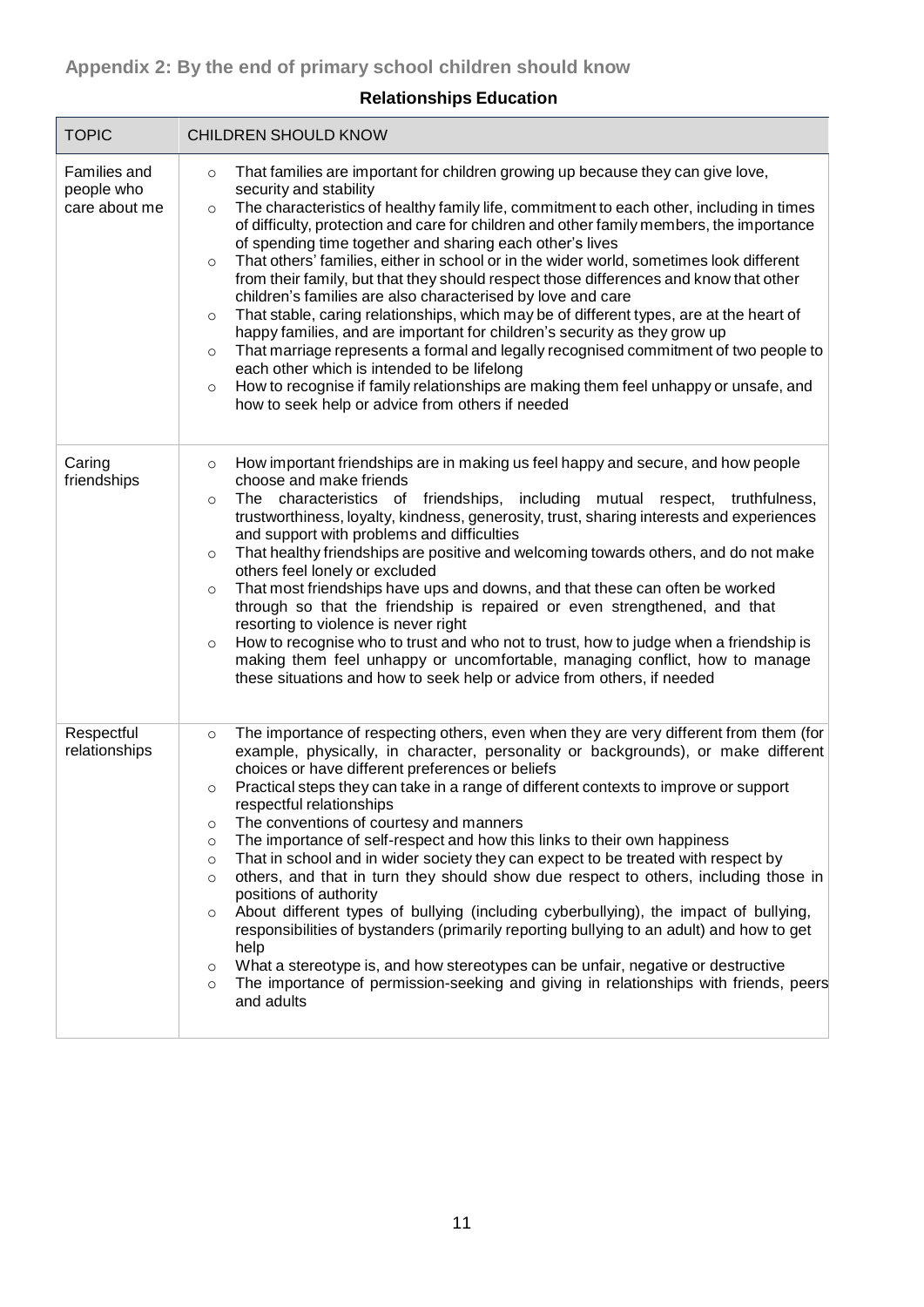| <b>TOPIC</b>            | <b>CHILDREN SHOULD KNOW</b>                                                                                                                                                                                                                                                                                                                                                                                                                                                                                                                                                                                                                                                                                                                                                                                                                                                                                                                                                                                                      |
|-------------------------|----------------------------------------------------------------------------------------------------------------------------------------------------------------------------------------------------------------------------------------------------------------------------------------------------------------------------------------------------------------------------------------------------------------------------------------------------------------------------------------------------------------------------------------------------------------------------------------------------------------------------------------------------------------------------------------------------------------------------------------------------------------------------------------------------------------------------------------------------------------------------------------------------------------------------------------------------------------------------------------------------------------------------------|
| Online<br>Relationships | That people sometimes behave differently online, including by pretending to be<br>$\circ$<br>someone they are not<br>That the same principles apply to online relationships as to face-to face relationships,<br>$\circ$<br>including the importance of respect for others online including when we are<br>anonymous<br>The rules and principles for keeping safe online, how to recognise risks, harmful<br>$\circ$<br>content and contact, and how to report them<br>How to critically consider their online friendships and sources of information including<br>$\circ$<br>awareness of the risks associated with people they have never met<br>How information and data is shared and used online<br>$\circ$                                                                                                                                                                                                                                                                                                                 |
| <b>Being Safe</b>       | What sorts of boundaries are appropriate in friendships with peers and others (including<br>$\circ$<br>in a digital context)<br>About the concept of privacy and the implications of it for both children and adults;<br>$\circ$<br>including that it is not always right to keep secrets if they relate to being safe<br>That each person's body belongs to them, and the differences between appropriate<br>$\circ$<br>and inappropriate or unsafe physical, and other, contact<br>How to respond safely and appropriately to adults they may encounter (in all contexts,<br>$\circ$<br>including online) whom they do not know<br>How to recognise and report feelings of being unsafe or feeling bad about any adult<br>$\circ$<br>How to ask for advice or help for themselves or others, and to keep trying until they are<br>$\circ$<br>heard<br>How to report concerns or abuse, and the vocabulary and confidence needed to do so<br>$\circ$<br>Where to get advice e.g. family, school and/or other sources<br>$\circ$ |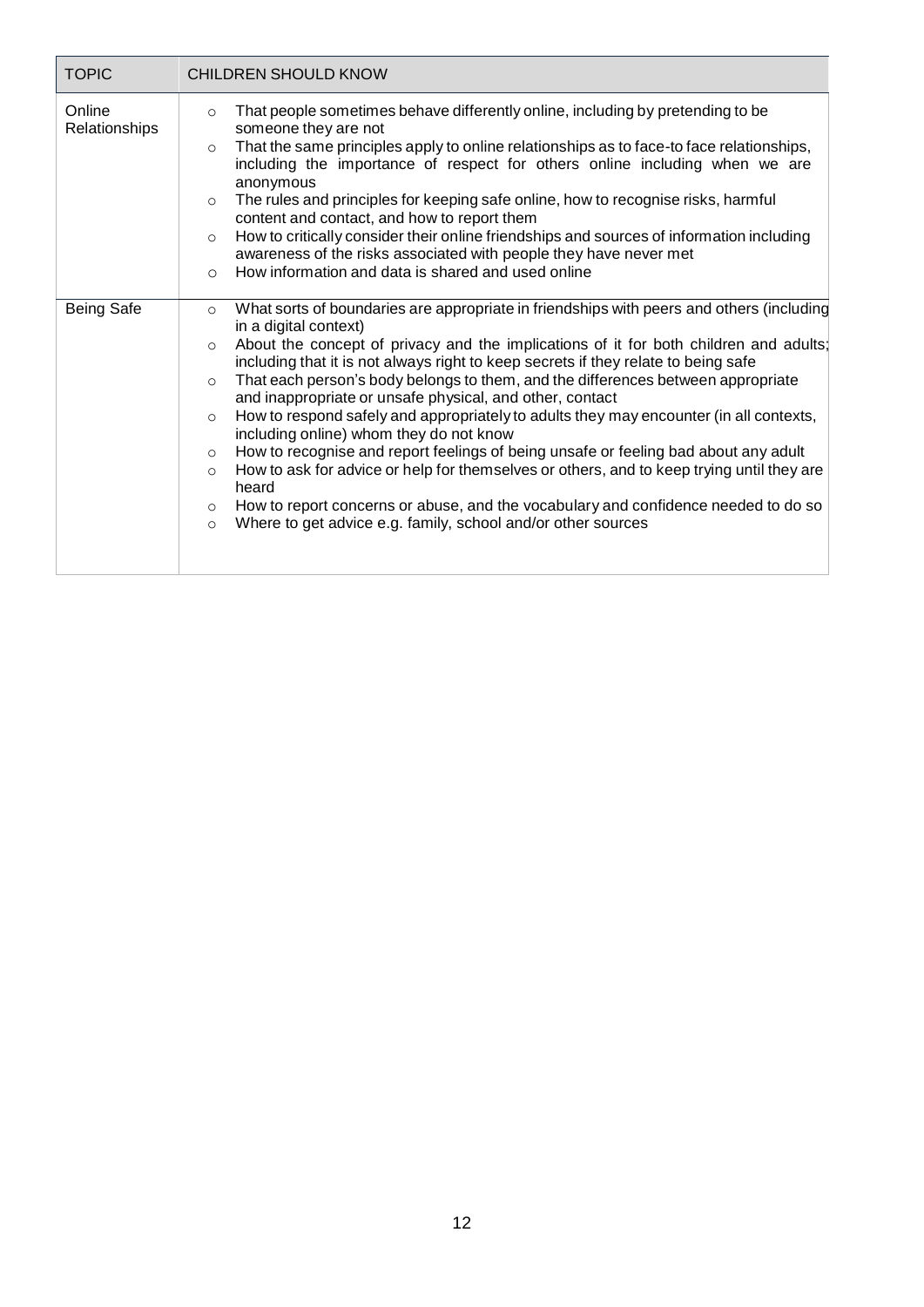# **Physical health and mental wellbeing (Statutory)**

| <b>TOPIC</b>                 | CHILDREN SHOULD KNOW                                                                                                                                                                                                                                                                                                                                                                                                                                                                                                                                                                                                                                                                                                                                                                                                                                                                                                                                                                                                                                                                                                                                                                                                                                                                                                                                                                                                                                                                                                                                                                                                                                                                                                                                                                         |
|------------------------------|----------------------------------------------------------------------------------------------------------------------------------------------------------------------------------------------------------------------------------------------------------------------------------------------------------------------------------------------------------------------------------------------------------------------------------------------------------------------------------------------------------------------------------------------------------------------------------------------------------------------------------------------------------------------------------------------------------------------------------------------------------------------------------------------------------------------------------------------------------------------------------------------------------------------------------------------------------------------------------------------------------------------------------------------------------------------------------------------------------------------------------------------------------------------------------------------------------------------------------------------------------------------------------------------------------------------------------------------------------------------------------------------------------------------------------------------------------------------------------------------------------------------------------------------------------------------------------------------------------------------------------------------------------------------------------------------------------------------------------------------------------------------------------------------|
| Mental<br>wellbeing          | That mental wellbeing is a normal part of daily life, in the same way as physical health.<br>$\circ$<br>That there is a normal range of emotions (e.g. happiness, sadness, anger, fear,<br>$\circ$<br>surprise, nervousness) and scale of emotions that all humans experience in<br>relation to different experiences and situations.<br>How to recognise and talk about their emotions, including having a varied<br>$\circ$<br>vocabulary of words to use when talking about their own and others' feelings.<br>How to judge whether what they are feeling and how they are behaving is appropriate<br>$\circ$<br>and proportionate.<br>The benefits of physical exercise, time outdoors, community participation,<br>$\circ$<br>voluntary and service-based activity on mental wellbeing and happiness.<br>Simple self-care techniques, including the importance of rest, time spent with friends<br>$\circ$<br>and family and the benefits of hobbies and interests.<br>Isolation and loneliness can affect children and that it is very important for children to<br>$\circ$<br>discuss their feelings with an adult and seek support.<br>That bullying (including cyberbullying) has a negative and often lasting impact on<br>$\circ$<br>mental wellbeing.<br>Where and how to seek support (including recognising the triggers for seeking<br>$\circ$<br>support), including whom in school they should speak to if they are worried about their<br>own or someone else's mental wellbeing or ability to control their emotions (including<br>issues arising online).<br>It is common for people to experience mental ill health. For many people who do, the<br>$\circ$<br>problems can be resolved if the right support is made available, especially if accessed<br>early enough. |
| Internet safety<br>and harms | That for most people the internet is an integral part of life and has many benefits.<br>$\circ$<br>About the benefits of rationing time spent online, the risks of excessive time spent on<br>$\circ$<br>electronic devices and the impact of positive and negative content online on their own<br>and others' mental and physical wellbeing.<br>How to consider the effect of their online actions on others and know how to recognise<br>$\circ$<br>and display respectful behaviour online and the importance of keeping personal<br>information private.<br>Why social media, some computer games and online gaming, for example, are<br>$\circ$<br>age restricted<br>That the internet can also be a negative place where online abuse, trolling, bullying<br>and harassment can take place, which can have a negative impact on mental<br>health.<br>How to be a discerning consumer of information online including understanding that<br>$\circ$<br>information, including that from search engines, is ranked, selected and targeted.<br>Where and how to report concerns and get support with issues online.<br>$\circ$                                                                                                                                                                                                                                                                                                                                                                                                                                                                                                                                                                                                                                                            |